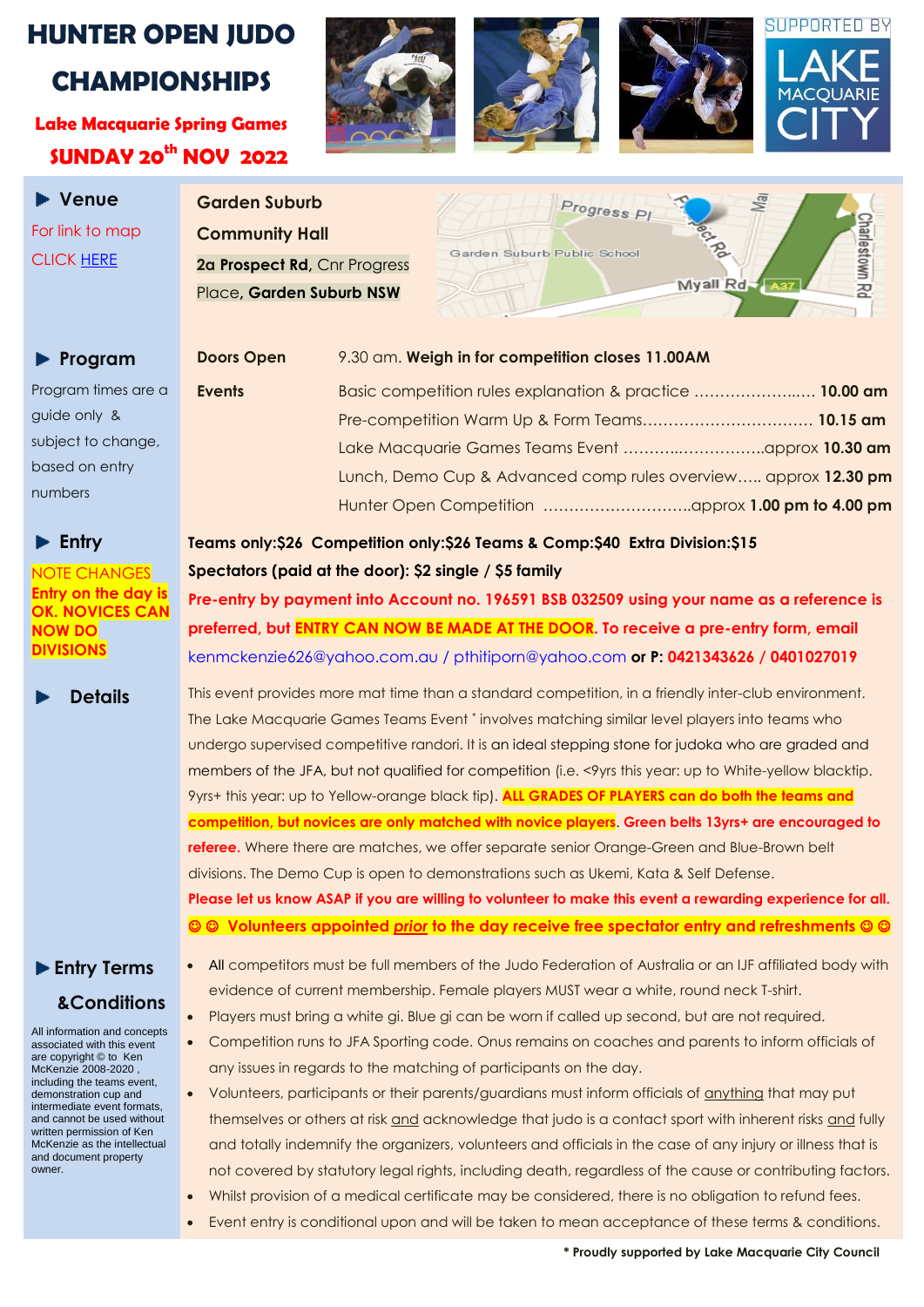#### **Judo Federation of Australia Tournament Age and Weight Groups**

**PLEASE NOTE:** Separate Intermediate (Orange/Green), Advanced (Blue/Brown), Masters Divisions (30yrs +) and Special Needs can be formed IF enough competitor entries are received. If this occurs, lower grade players can also fight in higher grade divisions as an Extra Division

| <b>Division</b>         | Age                              | <b>Minimum Grade</b>  | <b>Categories</b>                                   |
|-------------------------|----------------------------------|-----------------------|-----------------------------------------------------|
| <b>Sub-Junior Boys</b>  | Must, as a minimum, turn 6yrs    | Junior Yellow belt    | Boys: U21, U24, U27, U30, U34,<br>U38, U42 and O42  |
| $6 - 8$ yrs old this    | and not turn 9 years in this     |                       |                                                     |
| year                    | calendar year                    |                       |                                                     |
| <b>Sub-Junior Girls</b> | Must, as a minimum, turn 6yrs    | Junior Yellow belt    | Girls: U20, U23, U26, U29, U32,<br>U36, U40 and O40 |
| $6 - 8$ yrs old this    | and not turn 9 years in this     |                       |                                                     |
| year                    | calendar year                    |                       |                                                     |
| <b>Junior Boys</b>      | Must be 9yrs & not turn 12 in    | Junior Orange belt    | u27, u30, u34, u38, u42, u46,                       |
| $9 - 11$ yrs old        | this calendar year               |                       | u50, +50 kg                                         |
| this year               |                                  |                       |                                                     |
| <b>Junior Girls</b>     | Must be 9yrs & not turn 12 in    | Junior Orange belt    | u29, u32, u36, u40, u44, u48,                       |
| <b>As Above</b>         | this calendar year               |                       | ∪52, +52 kg                                         |
| <b>Senior Boys</b>      | 12, 13 & 14 years in the         | Junior Orange belt    | u36, u40, u45, u50, u55, u60,                       |
| $12 - 14$ yrs old       | calendar year. Must not turn     |                       | ∪66, +66 kg                                         |
| this year               | 15 years in this calendar year   |                       |                                                     |
| <b>Senior Girls</b>     | 12, 13 & 14 years in the         | Junior Orange belt    | u36, u40, u44, u48, u52, u57,                       |
| $12 - 14$ yrs old       | calendar year. Must not turn     |                       | ∪63, +63 kg                                         |
| this year               | 15 years in this calendar year   |                       |                                                     |
| <b>Cadet Men</b>        | 15, 16 & 17 years in the         | Junior Orange belt    | u50, u55, u60, u66, u73, u81,                       |
| $15 - 17$ yrs old       | calendar year. Must not turn     |                       | ∪90, +90 kg                                         |
| this year               | 18 years in this calendar year   |                       |                                                     |
| <b>Cadet Women</b>      | 15, 16 & 17 years in the         | Junior Orange belt    | u40, u44, u48, u52, u57, u63,                       |
| $15 - 17$ yrs old       | calendar year. Must not turn     |                       | ∪70, +70 kg                                         |
| this year               | 18 years in this calendar year   |                       |                                                     |
| <b>Junior Men</b>       | 15, 16, 17, 18, 19 & 20 years in | Senior Orange belt or | u55, u60, u66, u73, u81, u90,                       |
| $15 - 20$ yrs old       | the calendar year. Must not      | equivalent            | $u100, +100$ kg                                     |
| this year               | turn 21 years in this calendar   |                       |                                                     |
|                         | year                             |                       |                                                     |
| <b>Junior Women</b>     | 15, 16, 17, 18, 19 & 20 years in | Senior Orange belt or | u44, u48, u52, u57, u63, u70,                       |
| $15 - 20$ yrs old       | the calendar year Must not       | equivalent            | ∪78,+78 kg                                          |
| this year               | turn 21 years in this calendar   |                       |                                                     |
|                         | year                             |                       |                                                     |
| <b>Senior Men</b>       | 15 years and over in this        | Senior Orange belt or | u60, u66, u73, u81, u90, u100,                      |
| 15 years + this         | calendar year                    | equivalent            | $+100$ kg                                           |
| year                    |                                  |                       |                                                     |
| <b>Senior Women</b>     | 15 years and over in this        | Senior Orange belt or | u48, u52, u57, u63, u70, u78,                       |
| 15 years + this         | calendar year                    | equivalent            | +78 kg                                              |
| year                    |                                  |                       |                                                     |

**\*** All divisions are up to and including the specified weight